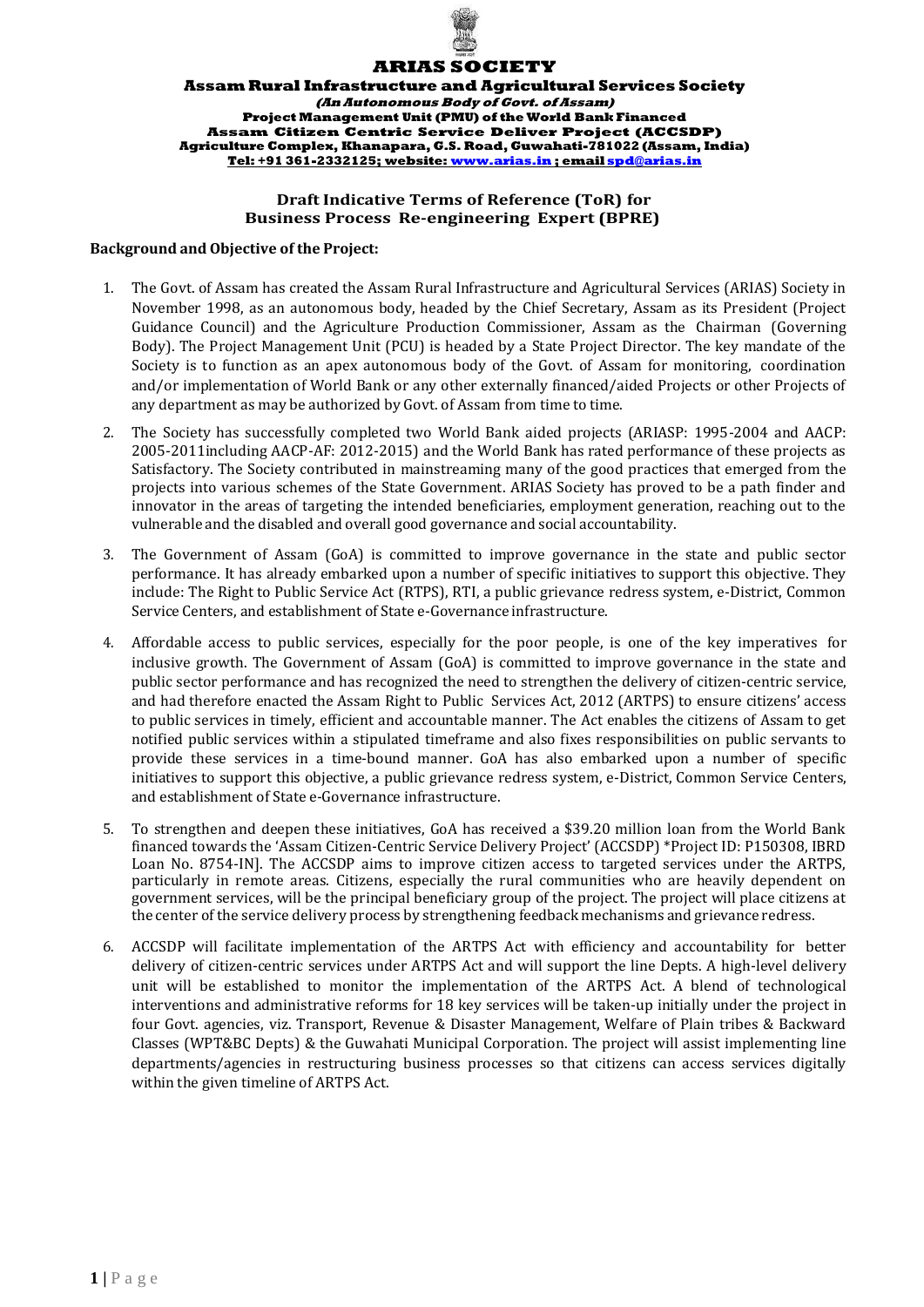- 7. The Project Development Objective is to improve access in the delivery of selected public services in Assam. ACCSDP also aims to strengthen institutional operations and improve citizen awareness and participation in order to expand access to services to benefit the rural poor. This inclusive approach will contribute to access improvements in four key ways: (i) by expanding the number of Right to Public Services Act (RTPS) services which are digitized and available on-line; (ii) by improving connectivity infrastructure especially in underserved areas to enhance citizen access to services; (iii) by engaging local populations in service delivery (through both participatory and digital approaches) so that targeted priority services for the rural communities are accessible; and (iv) by rationalizing and strengthening service delivery by front-line institutions. This project design is pivoted around four interrelated components: (i) strengthening RTPS implementation; (ii) improving service delivery processes in targeted departments; (iii) setting up Public Facilitation Centers (PFC) to receive requests for RTPS services and electronically deliver select services to the citizens closer to their homes; and (iv)promoting citizen engagement.
- 8. These key components of the project namely digitization of services, ICT infrastructure, citizen engagement, front-line delivery institutions, and change management would be managed through the Project Management Unit (PMU) under the ARIAS Society, led by a State Project Director (SPD) and would have *inter alia* the following staff/consultants:
	- Business Process Re-engineering and IT Specialist
	- ICT Infrastructure Specialist
	- Social Development and Communication Specialist
	- Monitoring and evaluation (M&E) Specialist
	- Citizen engagement and Change management
	- Procurement & Contract Management Specialist
	- Financial Management Specialist
	- PMU Support Staff
- 9. The PMU of the ACCSDP is seeking an interested and qualified professional for the position of **Business Process Re-engineering Expert** hereinafter referred as **'BPRE'** to be deployed in the any of the State Departments or Autonomous Councils (BTC, KAAC, NCHAC) to coordinate all digitization, business process engineering, and other activities related to electronic delivery of selected public services.

#### **Job Summary, Key Tasks and Responsibilities**

- 10. The **Business Process Re-engineering Expert** (**BPRE)** shall work under the **Senior Business Process Re-engineering & Information Technology Specialist** (*S***BRPS**) under the over all command of the State Project Director, ARIAS Society) and he/she will support ACCSDP's objective of improved citizen access to selected services notified under the RTPS Act by GoA, support the project in business process reengineering initiatives through the consultancy firm engaged/to be engaged under the ACCSDP.
- 11. He/she will closely work with either of the State Departments or Autonomous Councils (BTC, KAAC, NCHAC) and also work with the other specialists hired under the ACCSDP project to ensure effective implementation of business process re-engineering related activities.
- 12. The **BPRE** will support the **SBRPS and the Department officials** in managing, monitoring and coordinating the implementation activities of the business process re-engineering recommendations including the activities from other streams like IEC, Social Safeguard. Detailed activities are listed below –
	- a) Business process re-engineering study for simplification of administrative processes for service delivery included under RTPS, conducting diagnostics study and recommending suitable record management system
	- b) Assist in implementing the Functional Requirement Specification (FRS) for RTPS portal provided by the BPR conducting agency (PWC) and electronic delivery of each targeted services (e.g. linkages to RTPS portal, departmental workflows, feedback system and grievance redressal)
	- c) Development, implementation and maintaining RTPS Integrated Portal for GOA including development of System Requirement Specification (SRS) on the basis of approved FRS,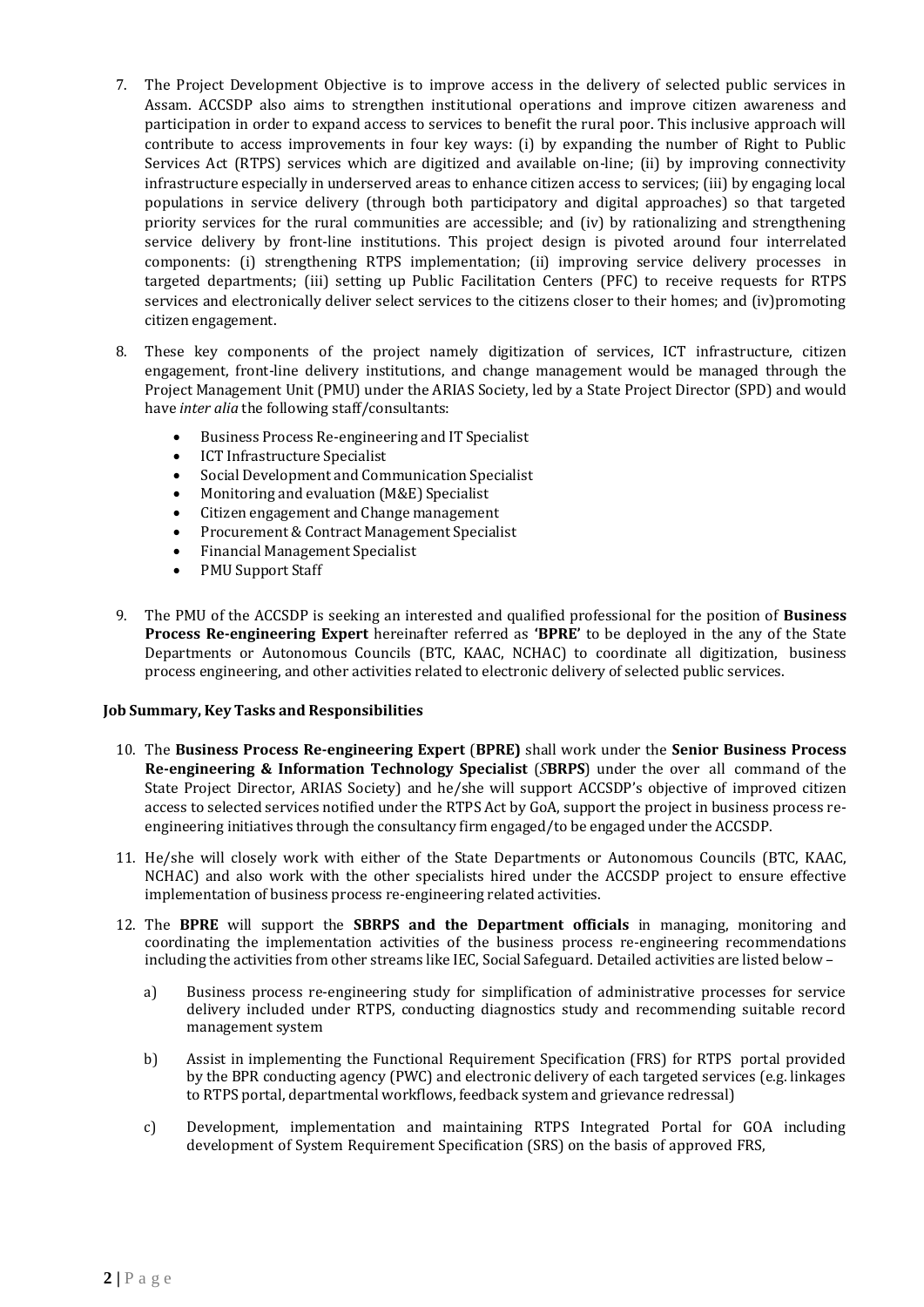development of Portal to receive and process citizens' RTPS and other electronic service requests on-line; and serve as gateway for citizens' online access to e-enabled targeted service, FAQs, Grievance Redressal system etc.

d) Centrally monitor RTPS and other electronic service in the State through automated tracking of individual service requests and appeals, executing process simplification and digitization of targeted services under the project, ensure horizontal linkages of modules among GoA departments, and offices within a department for back-end processing, creating repository and digitization of legacy data and maintaining & monitoring performance of RTPS portal and its services.

- 13. As per Electronic Service Delivery (ESD) plan the **BPRE** will also develop the detailed TORs for specific assignments in association with the Procurement Unit of the PMU to services/consultancies needed for electronic delivery of services; and manage & monitor selected agencies/consultants engaged for ESD related activities.
- 14. In consultation with other PMU colleague the **BPRE** will ensure alignment of ESD related activities with the objectives of ACCSDP; ensure quality and timeliness in delivery of services procured; and necessary upkeep and continual updating of systems set-up. The **BPRE** will support SPD and the SBPRS with ESD specific inputs on planning, management, capacity building, and institutional mechanisms for intermediate and long-term success of citizen-centric public service delivery.
- 15. **BPRE** may also be required to function as the concerned Departments point of contact for RTPS request tracking and monitoring. Moreover, **BPRE** are also expected to support and co-ordinate project related activities for the concerned Departments/Councils.
- 16. Other responsibilities: In consultation with the Senior BPR&IT Specialist, the **BPRE** will
	- a) Provide overall support in Business process re-engineering for the concerned Department
	- b) Provide overall support in ESD related assessment, planning, procurement and budgeting exercises
	- c) Support and coordinate the Senior BPR&IT Specialist in monitoring the activities of some of the key consultancy firms to be engaged under the project as cited above
	- d) Lead design and implementation of ESD related capacity building activities
	- e) Monitor progress of ESD activities through well-defined indicators embedded in the monitoring framework under the overall principle of results-based management
	- f) Provide necessary inputs for intimating the senior management
	- g) Promote citizen-centric approaches to service delivery
	- h) E-readiness for digitization of the selected public service
	- i) Design of systems and network implementation to achieve optimal performance and scalability
	- j) Risk reducing strategy for solution suggested and implemented by the System Integrators from time to time.
	- k) Lead dialogues on ESD with partners in the government and those representing citizens including civil society institutions
	- l) As required, represent the project at internal and external forums on issues of digitizing public services
	- m) Document regularly all ESD/BPR related work accomplished
	- n) Ensure timely and high-quality reporting (technical and financial) to senior management of ACCSDP and the clients against the project monitoring framework
	- o) Ensure compliance to PMU's requirements of reporting financial and otherwise
	- p) Provide clarifications to partners on ESD/BPR related project issues as and when needed
	- q) Liason or coordinate with departments for all activities related to service delivery.
	- r) Liason with the department officials, technical agencies to implement the BPR recommendations with respect to technical changes
	- s) Work along with the department officials to implement the Administrative, Legal and Process changes.
	- a) Any other responsibilities as and when assigned by the PMU, ARIAS Society.

16. The **BPRE** will have to attend the Department/Council offices on all working days from 10 AM to 5 PM unless he is on official tour as approved by SPD. He may alsobe required to attend office on holidays as and when so desired by SPD or the Department officials for disposal of urgent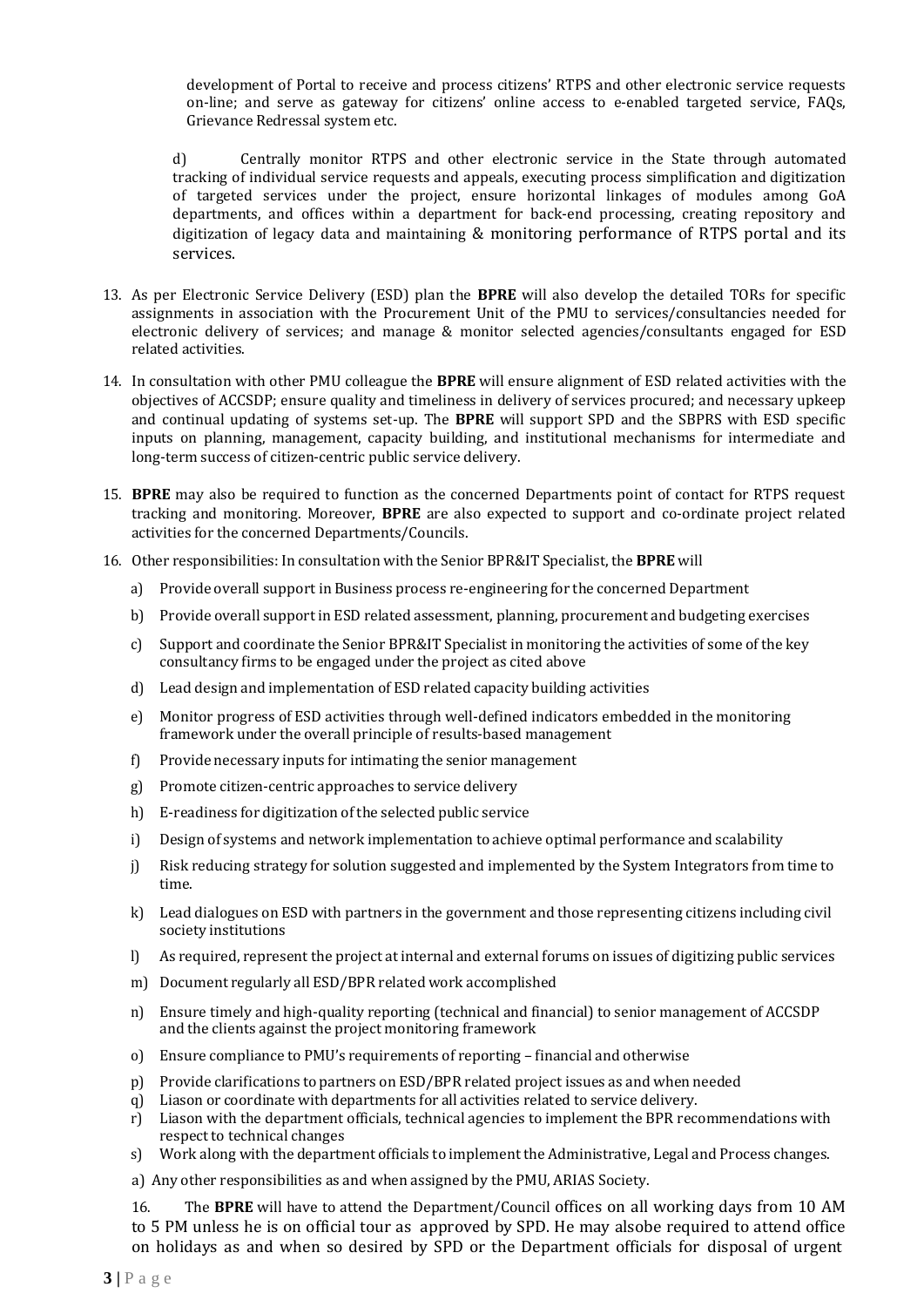## **17. Duration of Assignment**

- a) The contract period with **BPRE** is intended for entire duration of the project and coterminous with the project period of ACCSDP. However, continuity of the **BPRE** beyond six (6) months from the date of signing the agreement will depend upon his performance. The decision of the SPD will be final and binding in this regard.
- b) The contract with **BPRE** may be terminated by either side at any point of time during the contractual period by serving a 30 days' notice without assigning any reason and without thereby incurring any liability to the Govt. of Assam/ PMU/ ARIAS Society. The assignment is purely contractual in nature and will not, under any circumstance, be extended beyond the ACCSDP's closing date. The ARIAS Society or the Government of Assam will not undertake any responsibility for subsequent deployment of the consultant.
- c) The **BPRE** shall not assign or sub-contract, in whole or in part, his obligations to perform under this Contract, except with the SPD's prior written consent. The **BPRE** will have to serve the ARIAS Society on full time basis under overall command of State Project Director, ARIAS Society and provide services from the either of the Department offices /Council offices. The resignation/termination shall be as per HR Policy of the ARIAS Society.
- d) The **BPRE** will be required to undertake field-visits and tours as per the project requirements, with prior approval of the SPD.

#### 18. **EssentialQualifications& Experience**

- a) B. Tech/ BE in Electronics/Computer Science/IT/Information Systems or related subject/MCA/MSc IT from any recognized university. At least 7 years of experience in managing electronic service delivery initiatives in public/reputed private sector agency(ies) at managerial position. In case, sufficient candidates with 7 years of experience in the field cited above are not available, the interview panel may allow candidates having 5 years of experience to appear before the interview panel.
- b) High level of Computer Skills, including proficiency in Internet based applications, MS Word, MS Excel and MS Power Point etc.
- c) Demonstrated knowledge and experience in managing business process re-engineering initiatives (Candidates having experience in citizen-centric BPR or experience in digitizing public sector projects may be preferred; experience in managing digitization aspects of state or national level e-governance projects will be a definite advantage)
- d) Demonstrated good understanding of e-Government strategy and applications, IT enabled Business Process Re-engineering projects, and experience of design of e-Government and portal architecture;
- e) Must possess initiative and the ability to work independently as well as team;
- f) Good communication and report writing skills are necessary
- g) Good command over English language, written and spoken;
- 19. **Age**: The candidate shall not be of more than **45** years of age as on **1stNovember'2021**. However, in case ofexceptionally talented candidate having wide relevant experience this requirement may be relaxed.

#### **20.** Remuneration and payment terms:

- a) Depending on the qualifications, experience, competency, and also the remuneration/ CTC of the last assignment, the consolidated fixed annual Cost to project (CTP) of the **BPRE** will be determined and mutually agreed with the successful candidate, which would be in the range between **Rs.6.60 lakhs** to **Rs.10.80 lakhs** per year. The agreed annual CTP shall be inclusive of remuneration, performancelinked-incentive, communication allowance, health/service-related allowance, all taxes, cost of accommodation and food, conveyance to attend the respective place of posting, etc. However, if sufficient candidates with 7 years of experience are not available, the interview panel may allow candidates having atleast 5 years of experience to appear before the interview panel and incase found suitable, the candidate(s) will be selected at a mutually agreed lesser CTP.
- b) The remuneration will be given in equal monthly installments and the performance-linked-incentive will be given on quarterly basis based on the performance and achievement against the mutually agreed deliverables by the **BPRE**. Taxes as applicable shall be dealt with as per applicable laws. The remuneration may be enhanced on an Annual Basis, based on the HR Policy of the ARIAS Society.